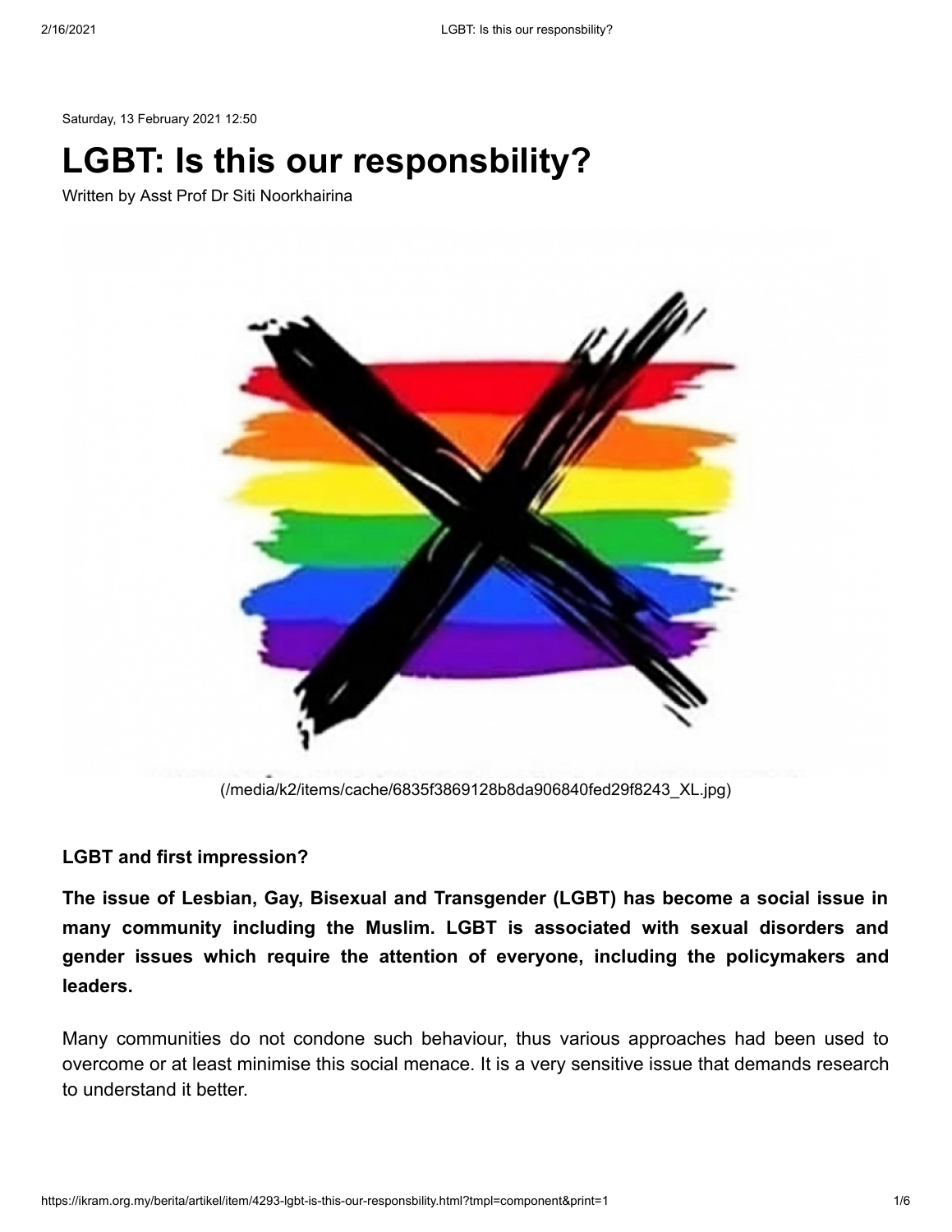We may choose to ignore or accept it as a reality; but how would we react if one our family members or close friend claimed to be an LGBT? Will we be worried, try to understand the problem and help them or just ignore it totally?

Perhaps, in this situation some would try to help out of empathy, love and care. Some may resort to the blaming game and find reasons to explain the phenomena. Can it be a genetic disorder? Is it a result of upbringing, influence from friends or social media? Or is it part of qada' and qadar from Allah as a test from Him?

The problem is worse when one's faith is jeopardised. In verses 80 to 84, Allah has explained about the homosexual problems that occurred among the population of Luth. Homosexual is a despicable act as mentioned, Surah al-A'raf, which means:

*And [We had sent] Luth when he said to his people, "Do you commit such immorality as no one has preceded you with from among the worlds? Indeed, you approach men with desire, instead of women. Rather, you are a transgressing people." But the answer of his people was only that they said, "Evict them from your city! Indeed, they are men who keep themselves pure. So we saved him and his family, except for his wife; she was of those who remained [with the evildoers]." And we rained upon them a rain [of stones]. Then see how was the end of the criminals.*

Generally, LGBT is rarely accepted by communities all over the globe since it is against the practice of many religion(s). However, it is not right to accuse or abuse this community without trying to understand the situation and find solution or providing guidance to rehabilitate them. This is especially important for healthcare professionals, be it a nurse, physician, pharmacist, dentist, allied health sciences officer or religious, social worker and academician.

You may face this issue throughout your lifespan either during teenage and adult phase at several institutions such as school, public place, workplace, and even university. They may be your client/patient, students, neighbours or family members. If you could not manage to help, stop being a critic, yet does nothing.

There are several issues regarding LGBT that a concerned citizen could give attention to, such as health-related matters and providing outreach program, either through the involvement of government agencies or non-government organisation (NGOs).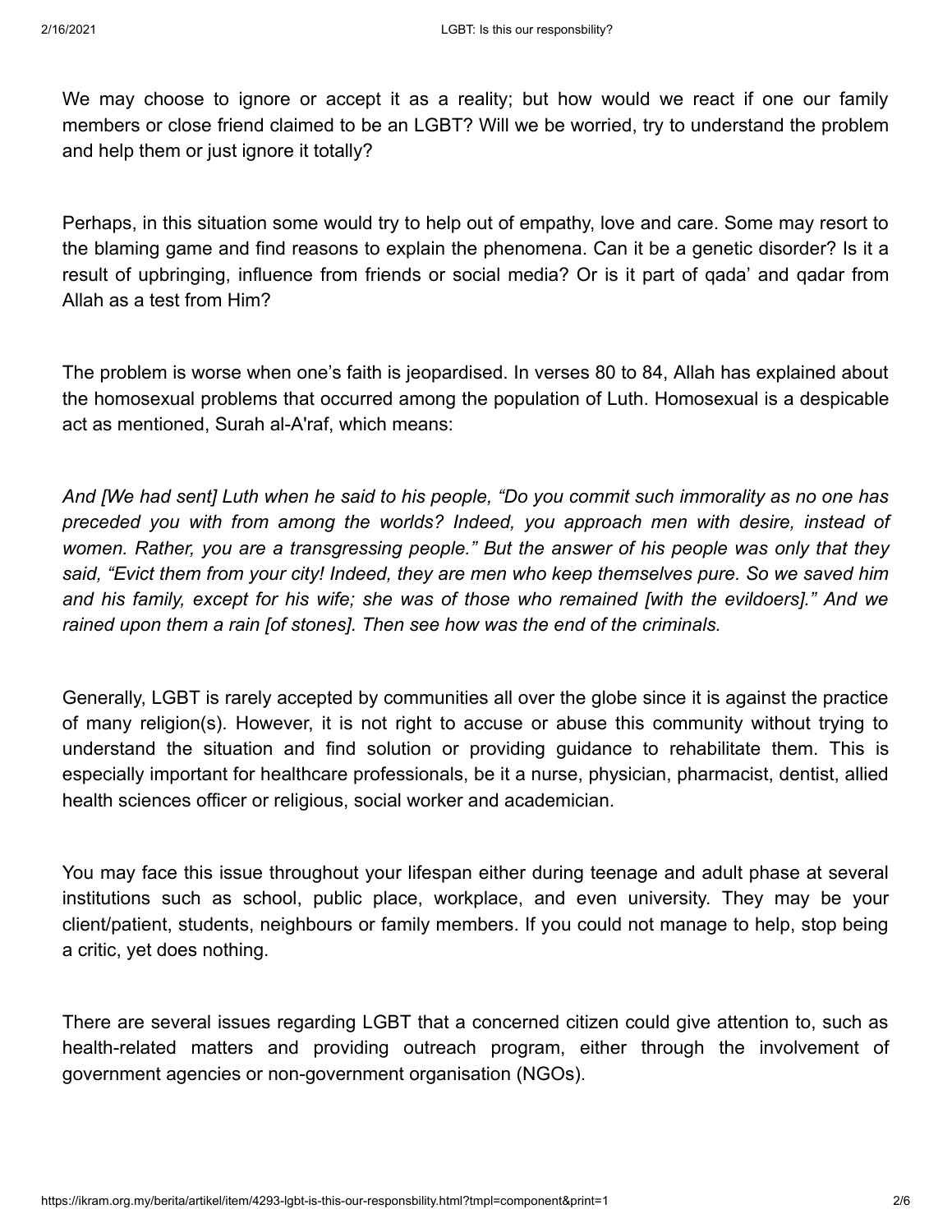This is important to ensure the balance between mental, emotional, social, and spiritual dimensions of that particular LGBT individual as highlighted in the Psychosocial Health Model. LGBT is not a simple or small issue that should be taken for granted. It is actually a part of macro environment issues which may begin from a dysfunctional family.

It has been observed that a parent's divorce, poor parenting style and neglected children will lead to further problems in the society. These include illicit drug abuse/smuggling, vandalism in neighbourhood, crime, threats to safety, injury, school failure, unemployment and financial problems (These facts were obtained from several interviews with patients involved in LGBT).

Besides that, an individual involved in LGBT may also come from a prestigious and religious background; but somewhere in between their lifespan, they might be involved in life crisis such as a break up with their loved ones, marital problems or crucial issues such as financial crisis. Perhaps they may choose this pathway as an escapism from reality and to earn for their living to ensure sustainability of their family members.

# **LGBT health issues and safety measures**

Among health issues that an LGBT individual may be exposed to is the sexual transmitted disease (STD) such as human immunodeficiency virus (HIV) and syphilis due to unsafe sexual practice. Therefore, dissemination of health awareness and peer counselling should be delivered if you know any of your colleagues that is involved or has a higher tendency to get involved in LGBT.

Do not harass them! If you keep on harassing and stereotyping them, there are higher possibilities for them to keep isolating themselves from the normal community.

If it happens to be your close sibling(s), family member(s) or friend(s), do not hesitate to get advice from experts such as counsellor or religious officer if they are studying in the university; discipline teacher, counselling teacher or student affairs officer will be the person in-charge in handling such matter at primary or secondary school. If they are a working person or a married couple, seek help from relevant bodies which will be discussed further after this in LGBT outreach program.

Furthermore, an LGBT individual is prone to be abused by their partner/spouse, gigolo/boss or socalled 'mak ayam/bapa ayam' especially among the transgenders and bisexuals. Some of them are beaten up and their money or belongings are taken away if they refuse to entertain 'customers'.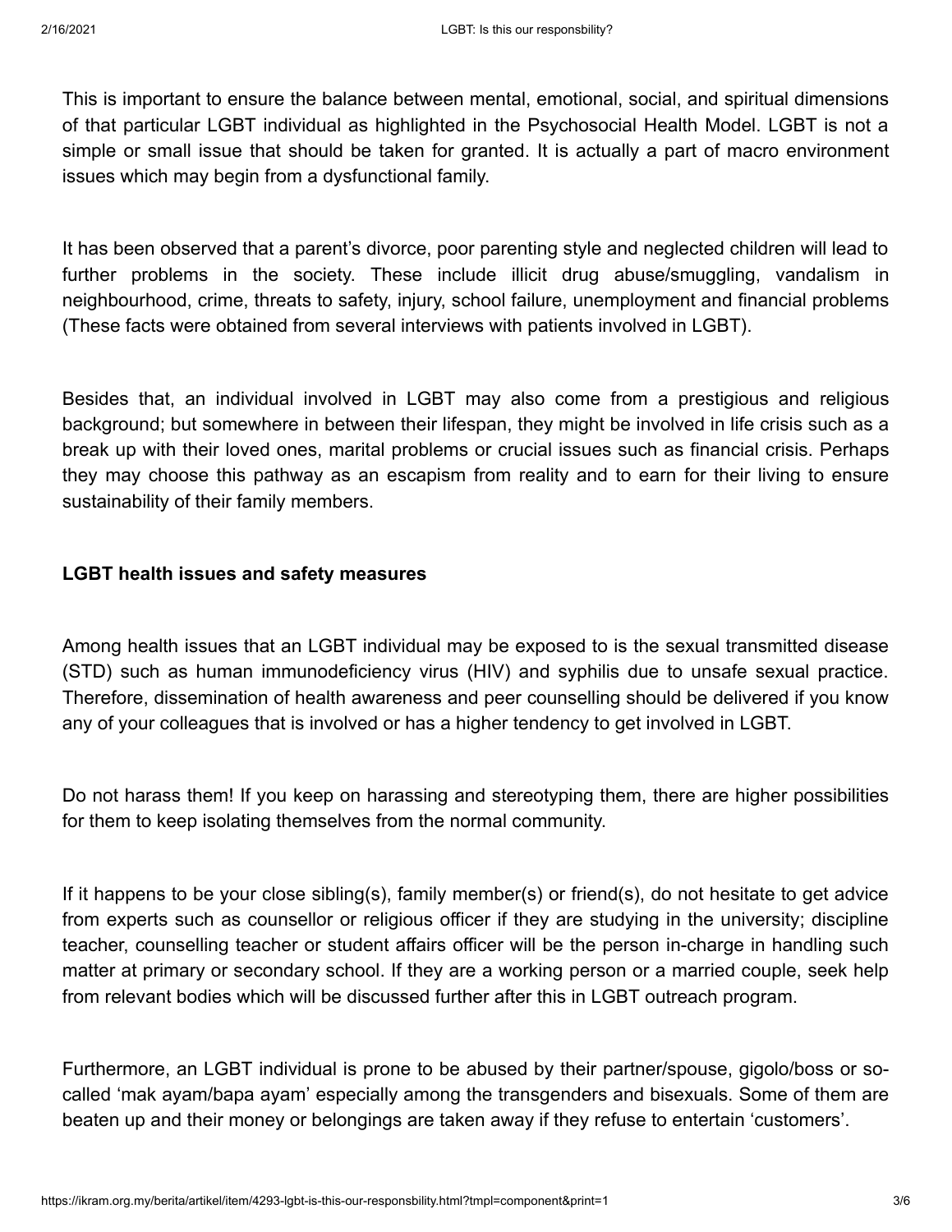Besides that, if they willingly serve customers who might have sexual transmitted diseases (STD) such as syphilis, human immunodeficiency virus (HIV) or acquired immunodeficiency deficiency syndrome (AIDS) the chances of encountering STD is high. This is especially true if the LGBT individuals and their partners do not practice standard precaution such as wearing condoms/diaphragm during intercourse be it oral or anal.

Moreover, frequent and unsafe sexual intercourse among bisexuals may open up the chances of getting pregnant. When this happens, abortions are usually performed if the foetus is still at an early stage and sometimes it is a repeated event of the bisexuals' individual lives!

Without good care, their reproductive system may be deteriorated easily especially due to reoccurrence of sepsis, genital warts or fungal infection due to unsafe procedure (e.g., illegal abortion service provided by non-license medical practitioners, use of non-sterile equipment etc.). In the long run, they have higher chances of getting cervical cancer, ovarian cancer or uterine fibroid due to repeated unsafe pregnancy or frequent abortions.

On the other hand, gay(s) have higher chances of getting rectum cancer due to frequent anal intercourse. By nature (or fitrah), intercourse should involve the sexual genitalia of a man and a woman. Doing it 'the other way around' will definitely affect one's health. Sometimes, anal intercourse may also cause injury to the rectum which leads to severe bleeding which requires medical attention for repair (e.g. surgery).

Furthermore, depression are also common among the gay(s) and lesbian(s) if they are facing difficult relationships in their lives. There is no guarantee of happiness that their relationship will be accepted by their family and society. The 'loyal' attitude among these group of people will usually jeopardise their own mental health especially when they break up with their partners.

Nevertheless, there are some of the LGBT individuals that actually has the intention to return back to fitrah since they know, deep inside that their way of living is not accepted by norms and religions. However, the harassment they had received from the society makes them feel ambiguous over the risk they will encounter to live back in the normal society. Will they be accepted?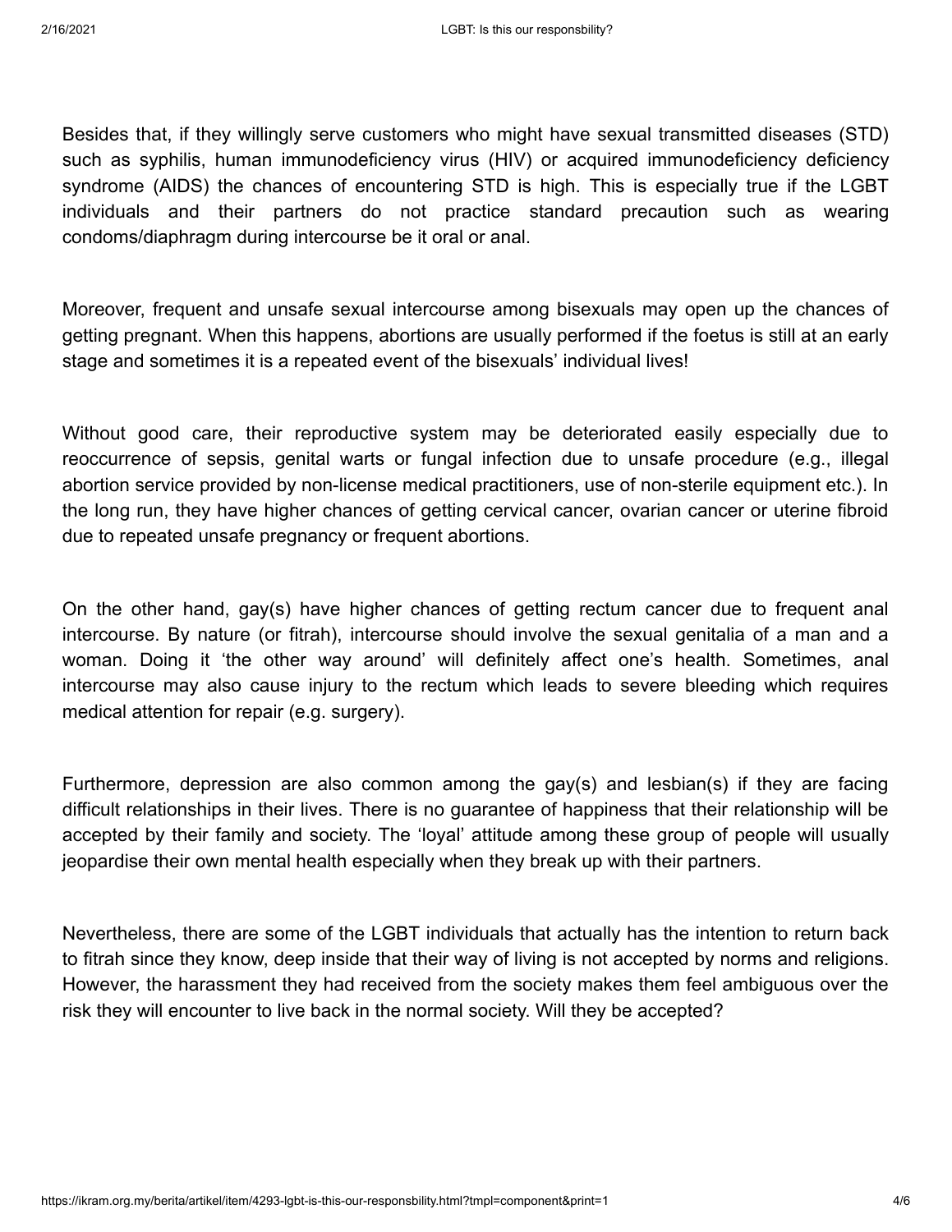If you read this article, please have your mentality set to change and be HUMAN. We all make mistakes and perhaps chances should be given and guidance should be allocated for them. *There will always be hope, chance and mechanism...*

## **LGBT outreach program**

An LGBT individual may have encountered multiple problems in their lives including sexual health, drug/alcohol abuse and faith/religions especially if they are Muslims. If there are LGBT among your spouse/life partner, please get help from religious departments available at every states such as Jabatan Kemajuan Islam Malaysia (JAKIM), Agensi Anti Dadah Kebangsaan (AADK) or nongovernment organisations (NGOs) such as Persatuan Pengasih Malaysia (PENGASIH) or Pertubuhan Amal Perubatan Ibnu Sina Malaysia (PAPISMA).

For the non-Muslims, particularly Christians, you may seek help from a Christian-based organisations such as Malaysian Care or Pursuing Liberty Under Christ (PLUC). If you have family members/loved ones involved in illicit drugs abuse, please get help from nearby primary health clinic to refer them with drug abused for direct observational therapy (DOTs).

An injecting drug users (IDU) may seek help from Drop-in Centers (DIC) under the effort of Malaysian AIDS council available for various ethnicity background such as Buddhist Missionary Society Malaysia (BMSM), Malaysian Consultative Committee of Buddhism, Christianity, Hinduism, Sikhism and Taoism (MCCBCHST) or Malaysian Indian Youth Council (MIYC).

Healthcare provider(s) may assist you in providing behavioural risk reduction counselling and health education for persons at risk for STD such as HIV and syphilis. Local health departments can implement health provider awareness campaigns with a special focus on HIV and syphilis via continuing medical education on the symptoms' recognition and management recommendations which may include pharmacological approach.

In some places, such as in San Francisco, their public health agencies had expanded their outreach and prevention efforts by using online social media. Their Internet-based prevention program comprised of website development, creation of internet links to syphilis testing services, individual outreach in internet chat rooms and public message boards, health-promotional banner advertisements, development of an email list server to distribute syphilis updates, creation of an online syphilis-testing program, and collaboration with officials to develop an Internet-based STD educational question and answer service.